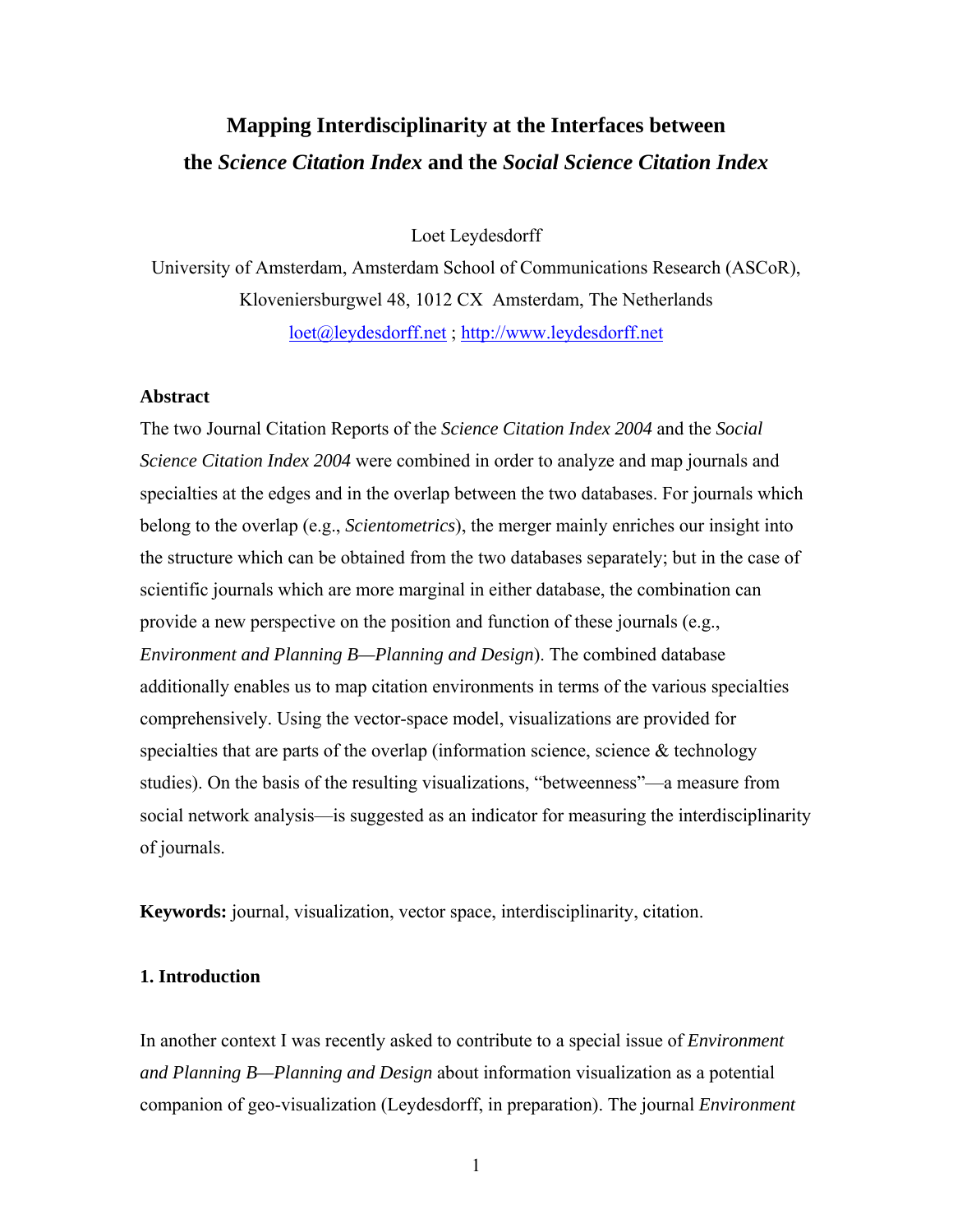*and Planning B* is included in the *Social Science Citation Report,* and using the *Journal Citation Report* 2004 of this index, one can construct a matrix of journals citing the journal within this domain (Table [1](#page-1-0)).<sup>1</sup>

|                     |                |             |     |                |     |                |             |                |                | $\rightarrow$ | citing |
|---------------------|----------------|-------------|-----|----------------|-----|----------------|-------------|----------------|----------------|---------------|--------|
| Cities              | 38             | 16          | 7   | 0              | 10  | 0              | 0           | $\Omega$       | $\overline{2}$ | 28            | 101    |
| Environ Plann A     | 11             | 228         | 15  | 8              | 32  | $\mathbf 0$    | $\mathbf 0$ | 13             | 5              | 111           | 423    |
| Environ Plann B     | $\overline{2}$ | 25          | 102 | 34             | 24  | $\mathbf 0$    | $\mathbf 0$ | 3              | 0              | 22            | 212    |
| Int J Geogr Inf Sci | 0              | 14          | 13  | 82             | 0   | $\mathbf 0$    | 0           | $\overline{2}$ | $\mathbf 0$    | 0             | 111    |
| J Am Plann Assoc    | $\overline{2}$ | 6           | 8   | $\mathbf 0$    | 60  | 3              | $\mathbf 0$ | 4              | $\mathbf 0$    | 18            | 101    |
| J Archit Plan Res   | $\mathbf 0$    | $\mathbf 0$ | 7   | $\mathbf 0$    | 6   | 9              | $\mathbf 0$ | 0              | $\mathbf 0$    | 0             | 22     |
| J Urban Plan D-Asce | $\overline{2}$ | 7           | 10  | 3              | 15  | $\mathbf 0$    | 3           | $\mathbf 0$    | $\mathbf 0$    | 5             | 45     |
| Prof Geogr          | 3              | 16          | 6   | 13             | 10  | $\mathbf 0$    | $\mathbf 0$ | 69             | $\overline{2}$ | 14            | 133    |
| Prog Plann          | 13             | 34          | 7   | 21             | 13  | $\mathbf 0$    | $\mathbf 0$ | 3              | 7              | 33            | 131    |
| Urban Stud          | 23             | 73          | 14  | $\overline{2}$ | 35  | $\overline{2}$ | $\mathbf 0$ | 7              | 5              | 250           | 411    |
| $\downarrow$ cited  | 94             | 419         | 189 | 163            | 205 | 14             | 3           | 101            | 21             | 481           | 1690   |

**Table 1**: citation matrix of ten journals citing *Environment and Plannning B* within the *Social Science Citation Index 2004.* 

On the basis of this matrix, the following map can be generated using the vector-space model for the computation (Salton & McGill, 1983; Ahlgren *et al*., 2003; Leydesdorff, forthcoming): $2$ 

<span id="page-1-0"></span><sup>&</sup>lt;sup>1</sup> The ISI aggregates all single citation relations under the category "All others." These missing values are not considered in this analysis.<br><sup>2</sup> The visualization program Pajek can be downloaded at <u>http://vlado.fmf.uni-lj.si/pub/networks/pajek/</u>

<span id="page-1-1"></span><sup>(</sup>Batagelj and Mrvar, 2003; De Nooy *et al*., 2005; Mrvar and Batagelj, *s.d.*).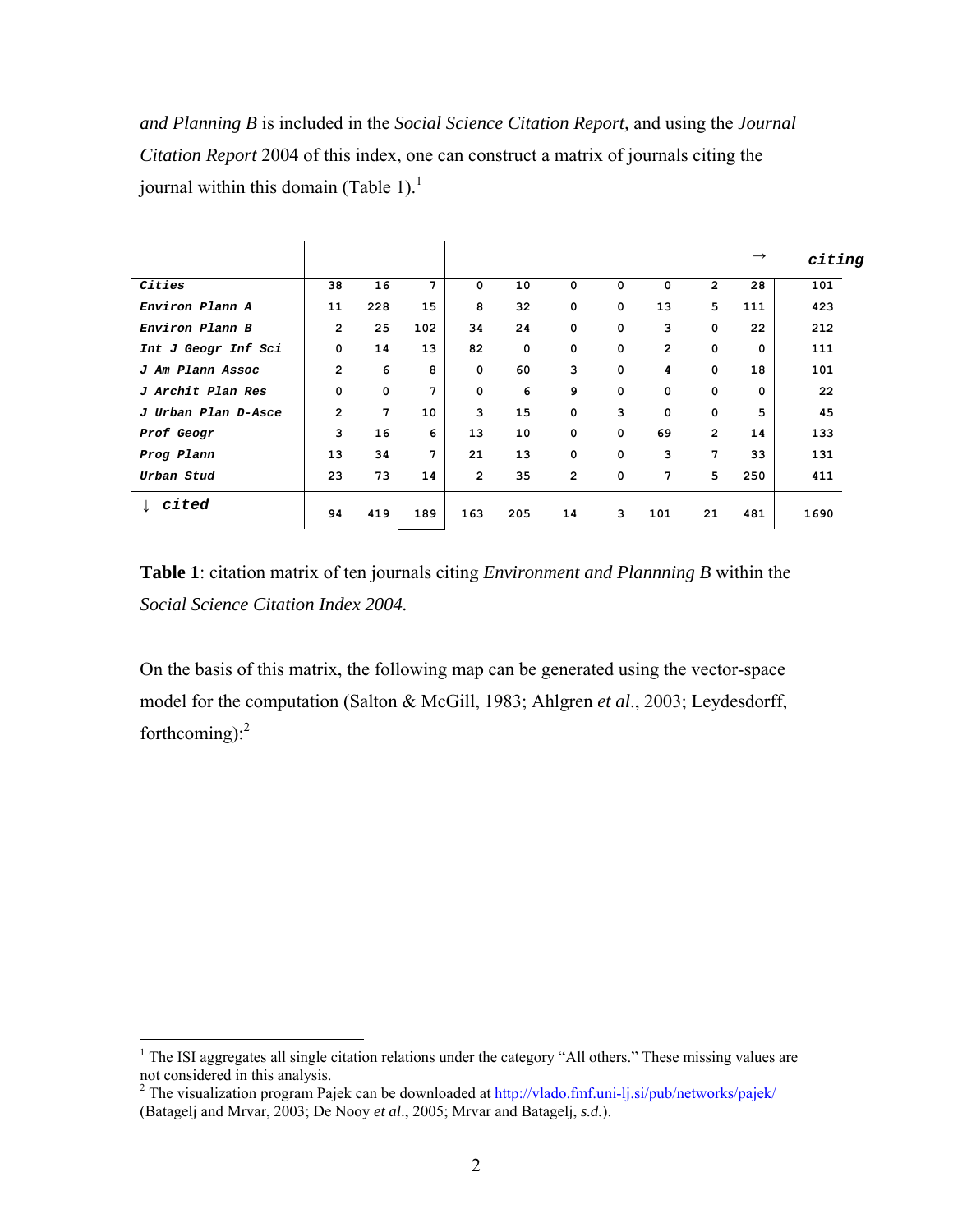

**Figure 1**: Citation impact environment of *Environment and Planning B* in 2004 (cosine ≥ 0.2; see Leydesdorff (forthcoming) for details about the computation and the visualization).

In this figure, the nodes are positioned using a spring-based algorithm which seeks to minimize the 'energy' in the system (Kamada & Kawai, 1980).<sup>[3](#page-2-0)</sup> The width of the lines corresponds to the strength of the relation using the cosine between the vectors (rows in Table 1) as a similarity measure. The vertical size of the node corresponds to the percentage citations that each journal obtains within this local citation environment

<span id="page-2-0"></span><sup>&</sup>lt;sup>3</sup> This algorithm represents the network as a system of springs with relaxed lengths proportional to the edge length. Nodes are iteratively repositioned to minimize the overall 'energy' of the spring system using a steepest descent procedure. The procedure is analogous to some forms of non-metric multi-dimensional scaling. One disadvantage of this model is that unconnected nodes may remain randomly positioned across the visualization. Unconnected nodes are therefore not included in the visualizations below.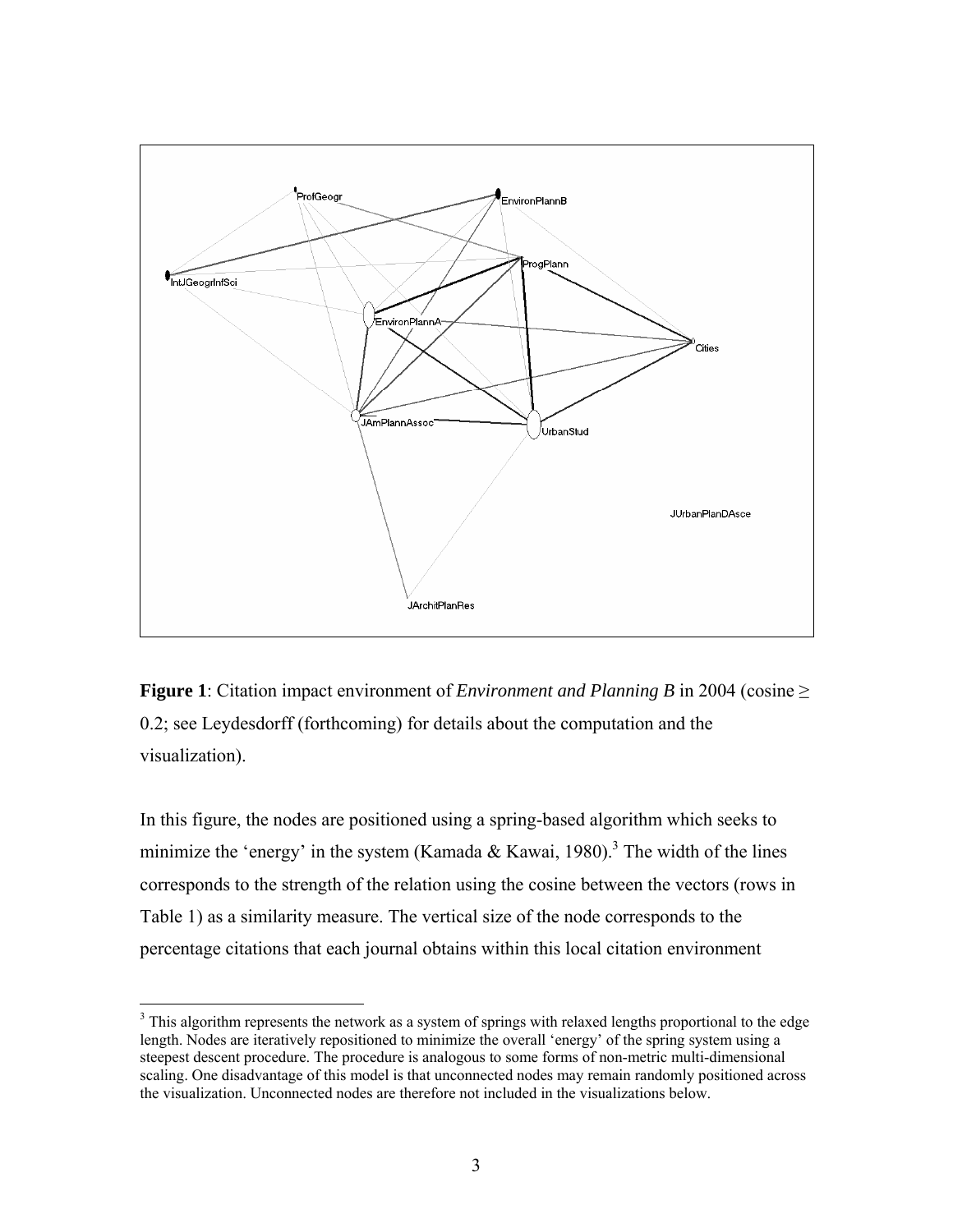before correction for within-journal ('self'-)citations, and the horizontal size to this same percentage after correction. Thus, the shapes of the nodes can be considered as indicators of local impacts in the citation environment of *Environment & Planning B.*

Using the valued core partition algorithm as an option available in Pajek, $4$  the position of *Environment and Planning B* in the figure is made visible as more peripheral than the core set of five journals in the area of planning. Together with the *International Journal of Geographical Information* and the *Professional Geographer, Environment and Planning B* forms a subset at the margin of the specialty. (The division is indicated in this figure by using black versus white vertices.) However, this subset could precisely be of interest given our research question of the possible relations between geographical information and information visualization.

The citation environment of journals about visualization techniques includes journals from the computer sciences which are not covered by the *Social Science Citation Index*, but by the *Science Citation Index.* The *Social Science Citation Index 2004* covers 1,712 journals; the *Science Citation Index 2004* includes 5,968 journals. Some journals in information science and the study of science and technology (STS) are included in both databases, but in other cases the divide at the interface seems arbitrary.

For example, *Research Policy,* which can be considered a leading journal in technology studies (Leydesdorff & Van den Besselaar, 1997), is covered by the *Social Science Citation Index,* while *Technology Analysis & Strategic Management* which belongs substantively to the same specialty, is included in the *Science Citation Index*. While journals with "information" in their titles are usually included in both indices, journals in library and information sciences (LIS) that do not have the term "information" in their title are contained only in the *Social Science Citation Index.*

 $\overline{a}$ 

<span id="page-3-0"></span><sup>&</sup>lt;sup>4</sup> This algorithm computes a generalized *k*-core: instead of counting the number of lines, the value of the lines is summed. In accordance with the methodology used in this study, the threshold was set at cosine  $\geq$ 0.2 and the aggregation was stepwise with steps equal to 0.1.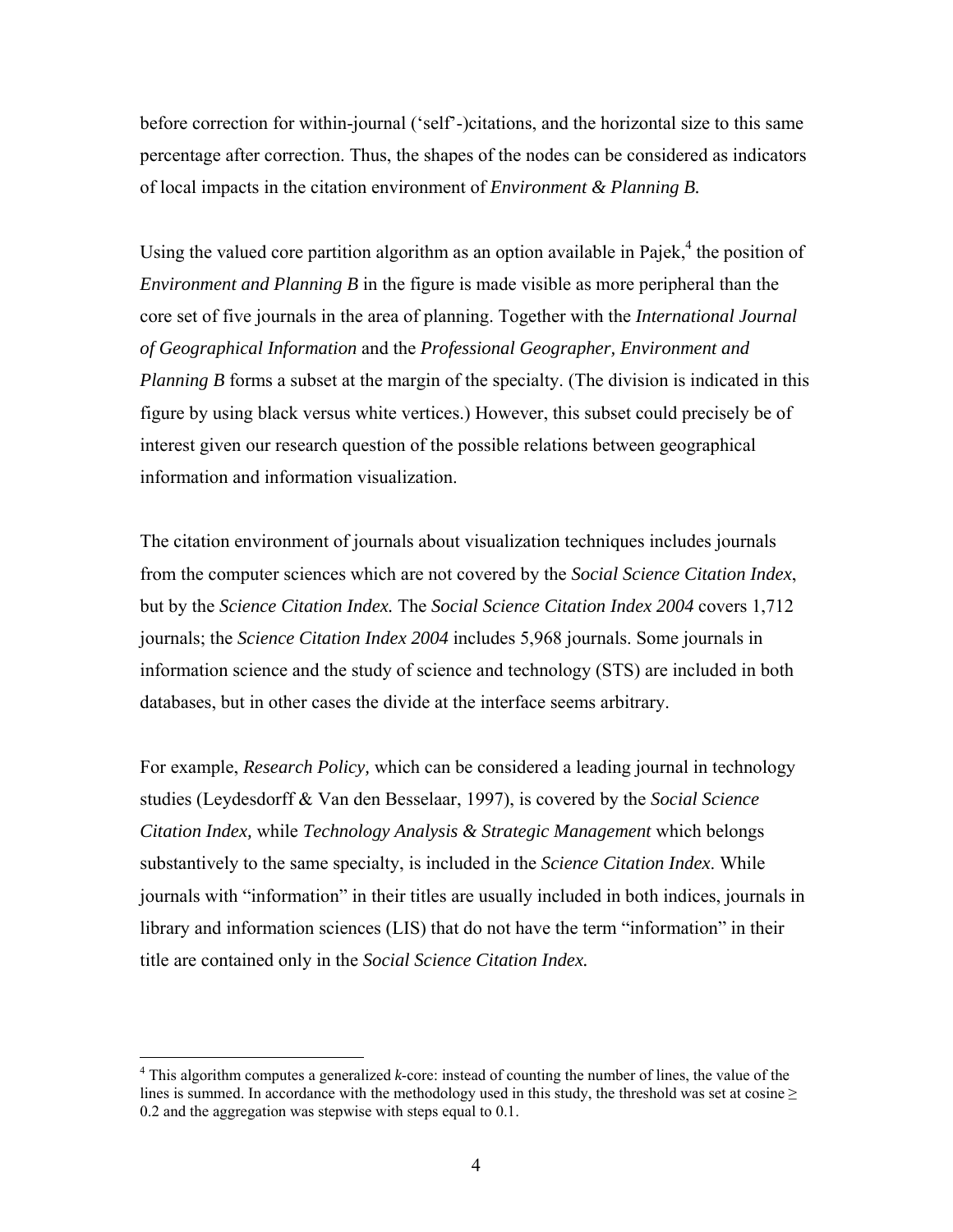Given the above results, I wondered whether something similar might be the case for *Environment and Planning B*, and hence decided to merge the two databases. The resulting map (Figure 2) was illuminating about the central position of the journal under study. The citation pattern of this journal provides an articulation point between a strong graph of environmental-planning journals and a graph of computer-science journals.<sup>[5](#page-4-0)</sup> The *k*-core algorithm, however, attributes the relatively marginal cluster in the previous figure as belonging to the computer-science component in this configuration.



**Figure 2** Local citation impacts of journals in the citation environment of *Environment and Planning B* in 2004. (*Social Science Citation Index* and *Science Citation Index* combined; cosine  $\geq 0.2$ .)<sup>[6](#page-4-1)</sup>

<span id="page-4-0"></span><sup>&</sup>lt;sup>5</sup> "Articulation points" or "cut-points" are defined in graph theory as vertices that are shared between two bi-connected components (Scott, 1991).

<span id="page-4-1"></span>The size of the node for *Lecture Notes in Computer Sciences* has been reset to one percent because this journal has a citation rate of 32,739 citations (among which 18,005 within-journal citations), but these citations are not provided in this environment.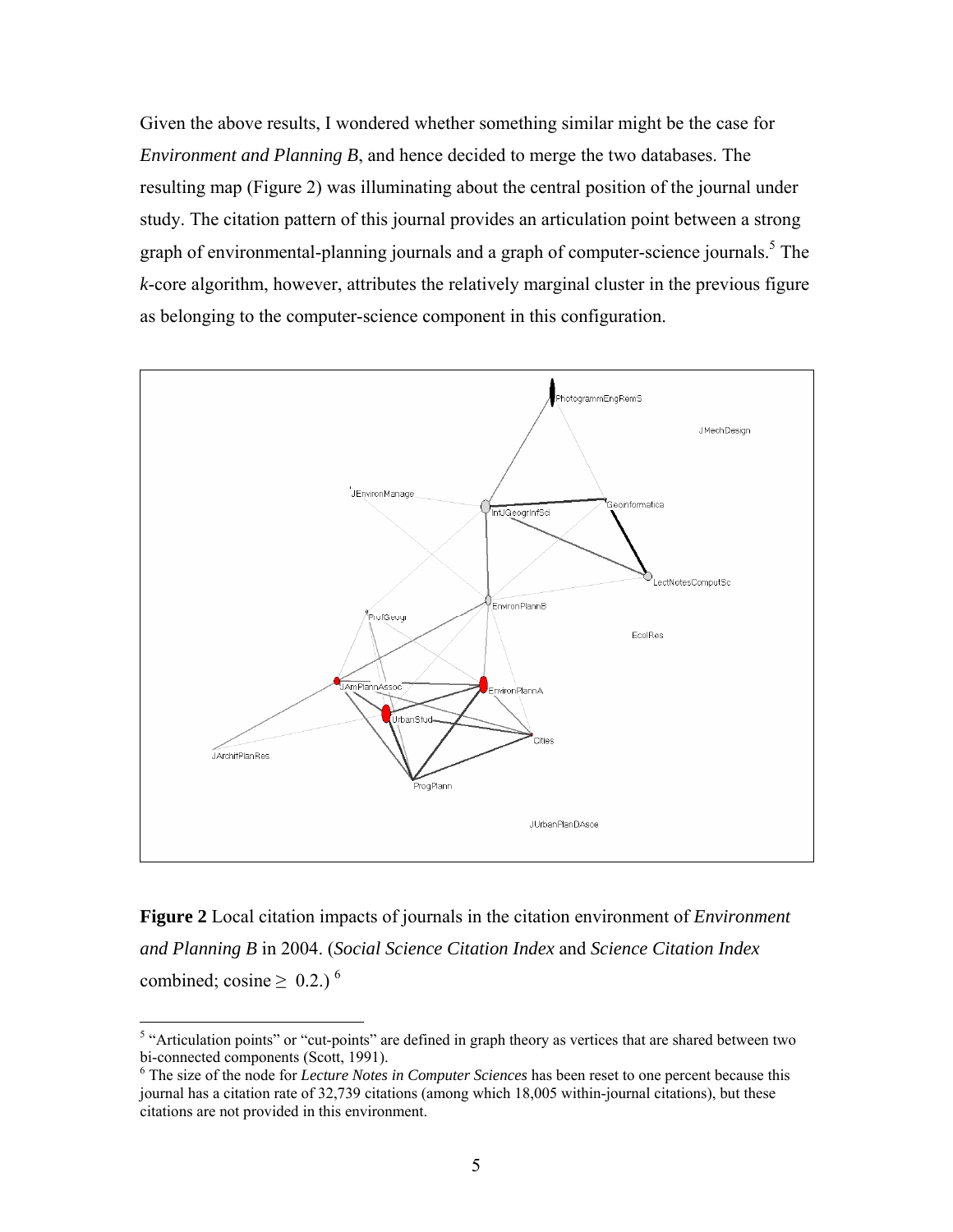This result raises the question of how a mapping combining the two databases would work for information-science journals like *JASIST* and *Scientometrics*. In the remainder of this paper, I first show—using *JASIST* as the seed journal—that the results of the analysis in the two combined databases do not add to our understanding of the position of the information sciences at the interface when compared with the results of the two separate analyses. This raises issues about the different definitions of "interdisciplinarity" in the case of individual journals (like *Environment and Planning B*) or groups of journals representing specialties which function at the interface.

Thereafter, I shall exploit an additional advantage of the combined database. The combined set enables us to take a bird-eye's view of the larger environment of a field, including all citing journals, that is, a cited journal's complete and potentially interdisciplinary citation impact environment. The results will show the different positions of leading journals in information science and STS between the two databases, and accordingly their potentially different functions at relevant interfaces (Leydesdorff & Van den Besselaar, 1997).

## **2. Methods and materials**

## *2.1 Materials*

 $\overline{a}$ 

The data was harvested from the *Journal Citation Reports* of the *Science Citation Index* and the *Social Science Citation Index 2004.* The descriptive statistics of the two databases and the effects of their combination are provided in Table 2. The two databases contain 5,968 and 1,712 journals, respectively, or a total of 7,680 journals. However, the overlap is  $(7,680 - 7,379) = 301$  journals. Only seven journals in this overlap are not processed by the ISI. $<sup>7</sup>$  $<sup>7</sup>$  $<sup>7</sup>$ </sup>

<span id="page-5-0"></span><sup>7</sup> Not all source journals are processed actively, that is, in the citing dimension. In the *Science Citation Index 2004,* 192 journals were not actively processed in this dimension. However, 24 of them had no citations at all. The other 168 journals are only registered when cited by other journals. The corresponding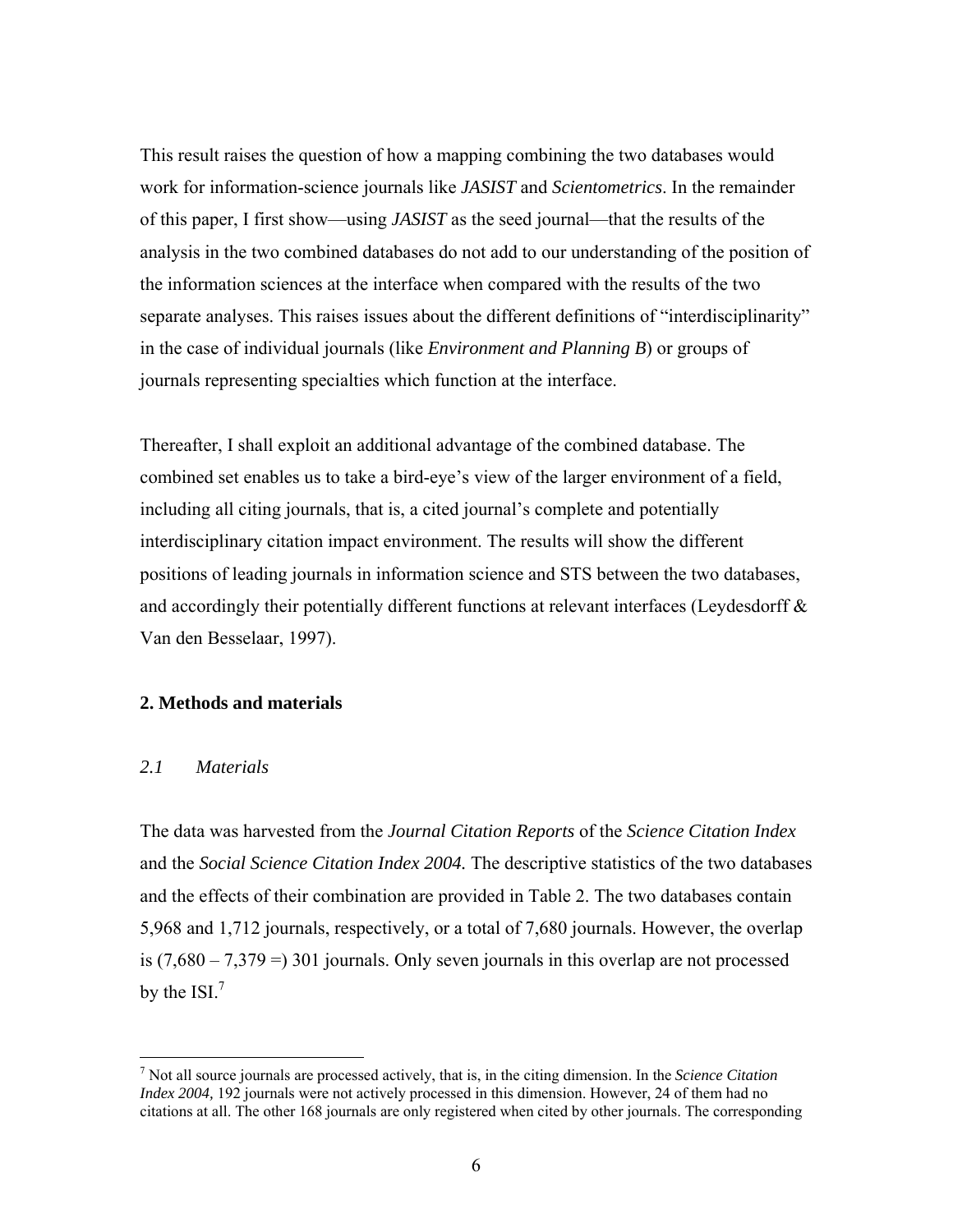|                    | <b>SCI 2004</b> | <b>SoSCI 2004</b> | Combined   | Effect   |
|--------------------|-----------------|-------------------|------------|----------|
| Number of source   | 5968            | 1712              | 7379       | $+28.6%$ |
| journals           |                 |                   |            |          |
| unique journal-    | 1,038,268       | 96,207            | 1,195,158  | $+15.1%$ |
| journal relations  |                 |                   |            |          |
| sum of journal-    | 18,943,827      | 966,619           | 20,326,793 | $+7.3%$  |
| journal relations  |                 |                   |            |          |
| average cell value | 18.25           | 10.05             | 17.01      | $-6.7%$  |
| total 'citing'     | 25,798,965      | 2,909,219         | 27,961,981 | $+8.4%$  |
| total 'cited'      | 20,909,401      | 1,453,397         | 21,810,032 | $+4.3%$  |
| within-journal     | 2,016,500       | 137,269           | 2,107,885  | $+4.5%$  |
| citations'         |                 |                   |            |          |

**Table 2**: Descriptive statistics of the JCRs of the *Science Citation Index,* the *Social Science Citation Index*, and the two databases combined.

The overal impression from the figures in Table 2 is that the extension of the *Science Citation Index* by the *Social Science Citation Index* with 28.6% (= 1,712/5,968) more source journals has an effect on the citation characteristics of the set of less than ten percent. Thus, the database is changed, but one would expect the structures of the *Science Citation Index* to persist in the combined set.

## *2.2 Methods*

A citation index contains all information for the construction of a huge matrix in which the cited journals provide information for the row vectors and citing journals for the column vectors (or *vice versa*); the cell values are equal to the number of unique citation relations at the article level. The matrix is asymmetrical, and the main diagonal—

numbers of inactive journals were 40 in the *Social Science Citation Index,* and 199 in the combined database.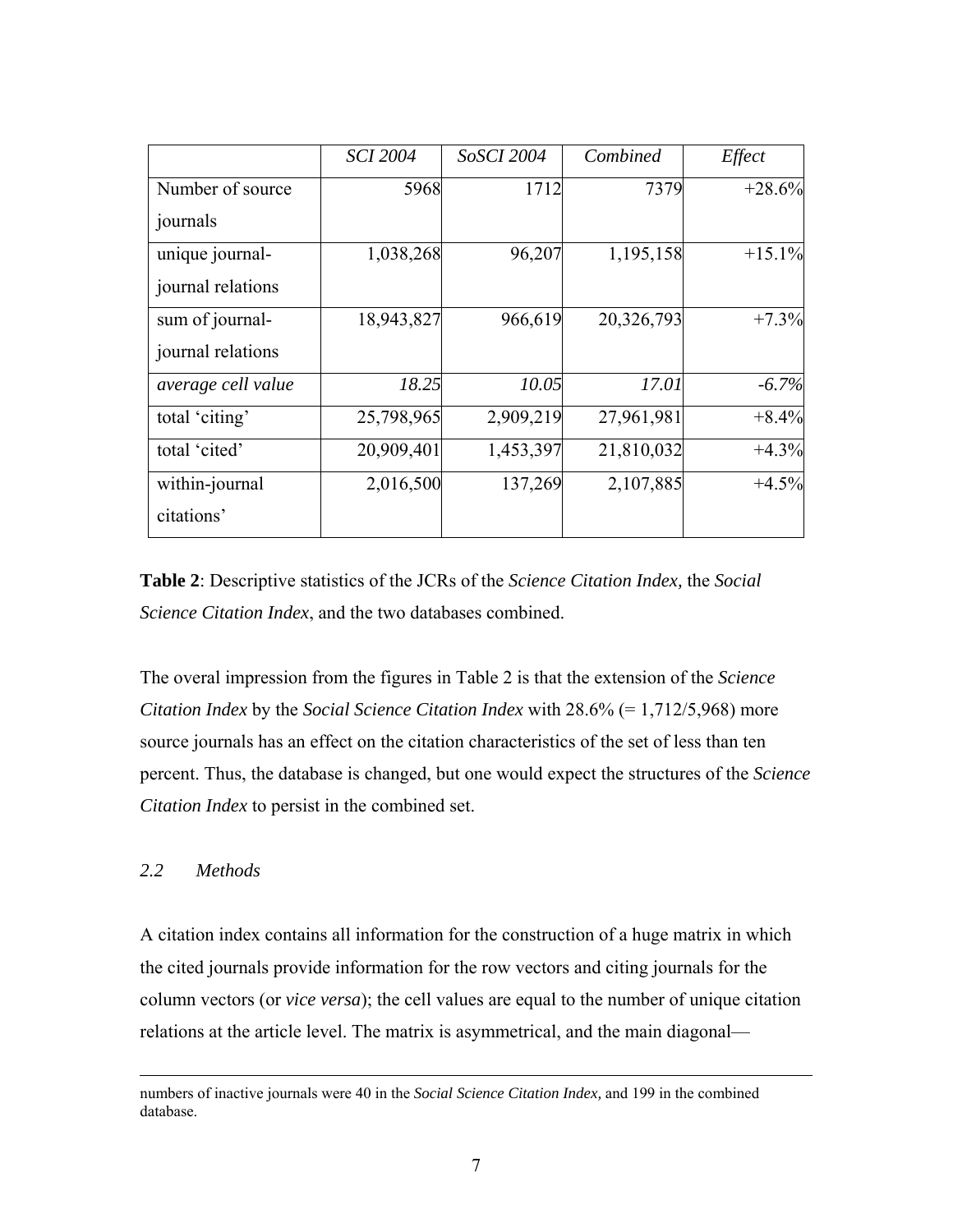representing "within-journal" citations—provides an outlier in the otherwise skewed distributions.<sup>[8](#page-7-0)</sup>

As the similarity measure between the distributions for the various journals included in a citation environment, I use the cosine between the two vectors or, in other words, normalization to the geometrical mean. Unlike the Pearson correlation coefficient, the cosine does not presume normality of the distribution (Ahlgren *et al*., 2003). A further advantage of this measure is its further development into the so-called vector-space model for the visualization (Salton & McGill, 1983).

A citation environment is defined as all journals which cite or are cited by a specific journal above a given threshold. The value of this threshold can be varied, but the default value is set at one percent of the total references or citations in the citing and cited dimensions of the matrix (He & Pao, 1986; Leydesdorff & Cozzens, 1993). When the threshold is set equal to zero, one is able to map the complete citation context of a journal.

The cosine matrices (with the default value for the threshold) of all journals included in the *Science Citation Index* and the *Social Science Citation Index* combined are brought online at <http://www.leydesdorff.net/jcr04/cited> and

[http://www.leydesdorff.net/jcr04/citing,](http://www.leydesdorff.net/jcr04/citing) respectively, in a format which allows a user to generate maps as in Figure 2 above by using Pajek or to export this data for statistical analysis from Pajek into UCINET and SPSS.<sup>[9](#page-7-1)</sup>

## **3. Results**

 $\overline{a}$ 

## *3.1 Information science & technology*

Figures 3, 4, and 5 show the citation impact environments of the *Journal of the American Society of Information Science and Technology (JASIST)* in the *Social Science Citation* 

<span id="page-7-0"></span> $8$  Within-journal citation traffic accounts for about 10% of the total citation traffic (Leydesdorff, forthcoming).

<span id="page-7-1"></span><sup>&</sup>lt;sup>9</sup> Pajek is freely available for non-commercial usage at<http://vlado.fmf.uni-lj.si/pub/networks/pajek/>.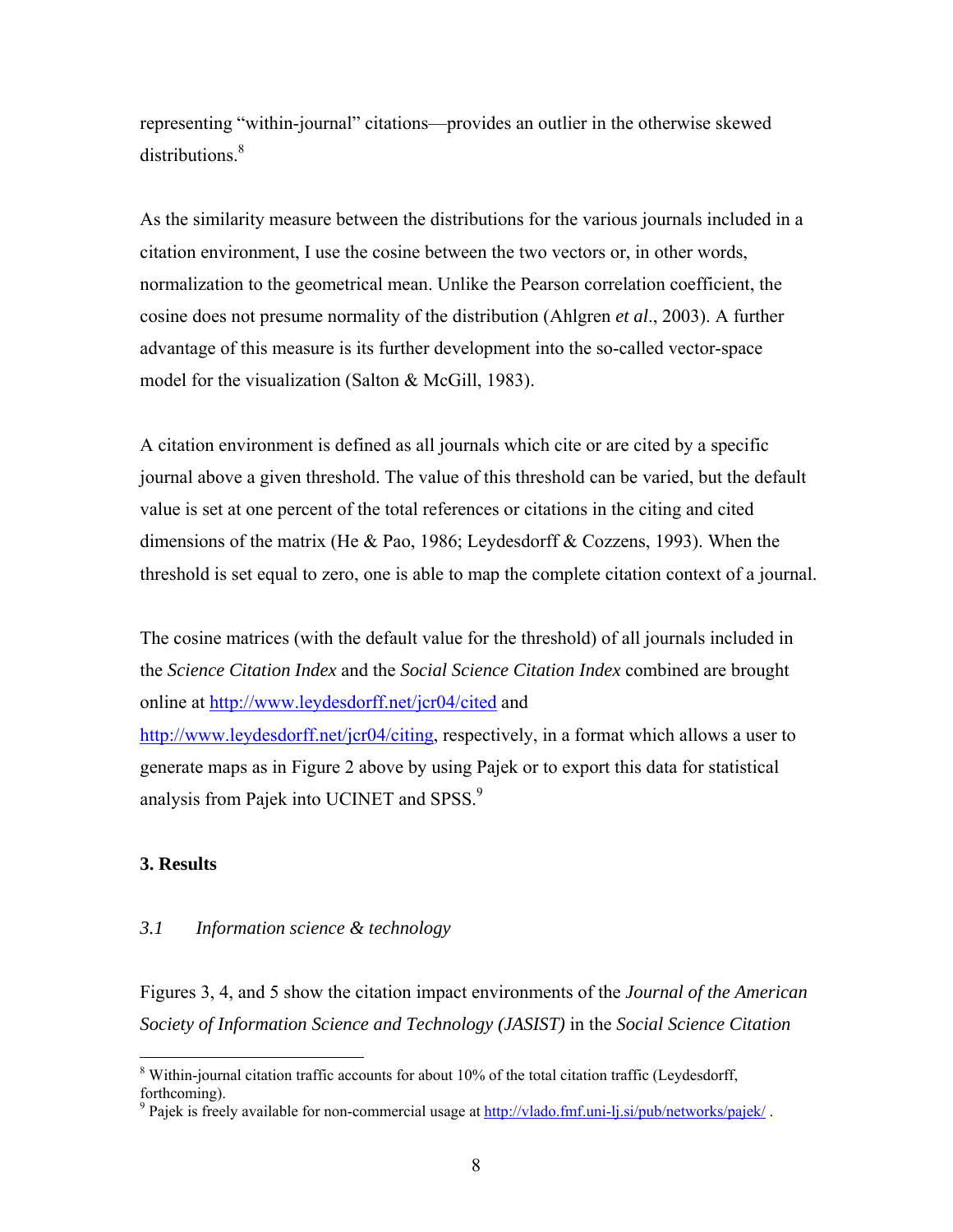*Index,* the *Science Citation Index*, and the two indices combined. In the network from the *Social Science Citation Index*, *JASIST* is itself the leading journal in an otherwise strong graph of journals in the library and information sciences (Figure 3). The somewhat different position of *Scientometrics* in this environment is indicated from the perspective *JASIST* as the seed journal, but cannot further be clarified without focusing on this journal's own citation environment. I shall turn to the citation environment of *Scientometrics* in a later section.



**Figure 3:** Citation impact environment of the *Journal of the American Society of Information Science & Technology* 2004 on the basis of the JCR of *SoSCI*.

In the environment of the *Science Citation Index* (Figure 4)*,* however, two larger journals become visible: the *Proceedings of the National Academy of the U.S.A. (PNAS)* and *Lecture Notes in Computer Science.* The citation relation with the *PNAS* in 2004 is perhaps an artifact of the special issue of this journal on the subject of the visualization of knowledge, to which a number of authors from the bibiometric community contributed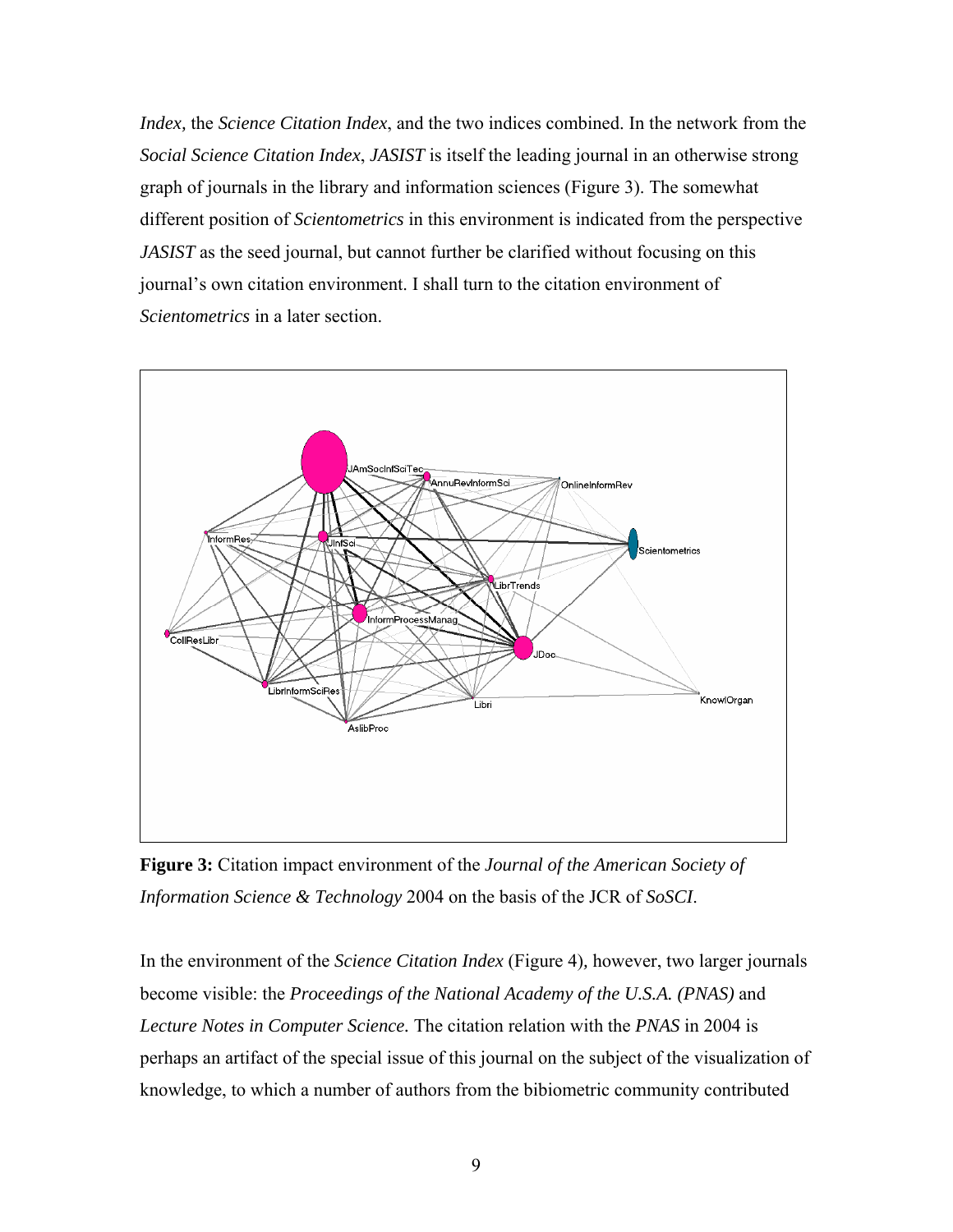(Shriffin & Börner, 2004). The relations with *Lecture Notes in Computer Science* and *Lecture Notes in Artificial Intelligence,* however, manifest a structural part of the graph. *JASIST* and even more *Information Processing and Management* seem to function at the interface between information science and the computer sciences.



**Figure 4**: Citation impact environment of the *Journal of the American Society of Information Science & Technology* 2004 on the basis of the JCR of *SCI*.

The merger of the two databases enables me to generate additionally the datamatrix for Figure 5. Comparison of Figure 5 with Figure 4 shows that the addition of the *Social Science Citation Index* informs the picture, but structurally the two figures remain similar: the graph of the information-science journals in the lower half of the picture is further informed by adding the library-science journals, but not changed in shape. Figure 3 enabled us to visualize this fine structure among LIS journals in greater detail, but it provides a visualization of only a substructure of Figure 5 and, therefore, Figure 5 does not really add to our understanding of the intellectual organization around and among LIS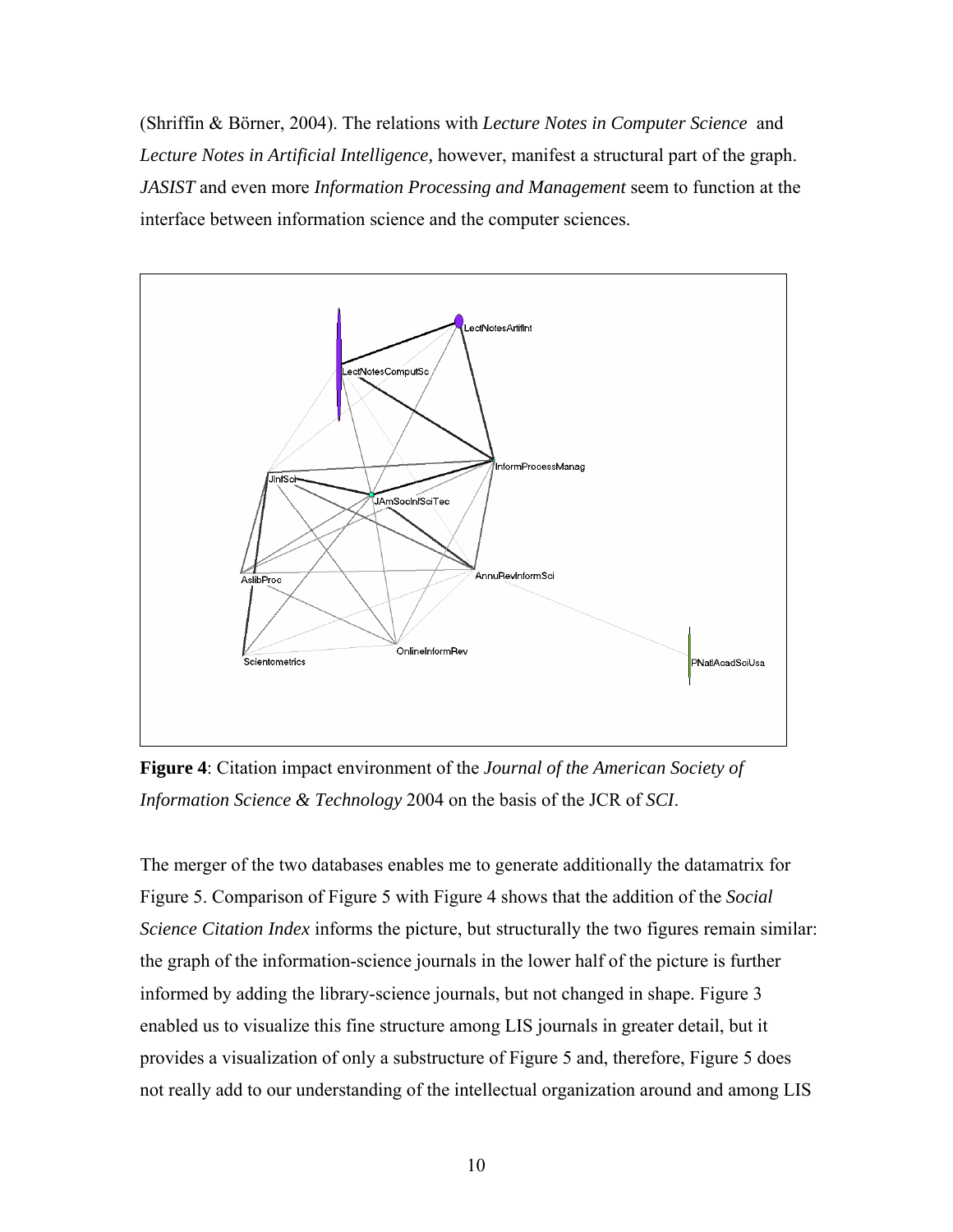journals. For the purpose of mapping and visualization, however, this figure is more complete.



**Figure 5**: Citation impact environment of the *Journal of the American Society of Information Science & Technology* 2004 on the basis of the JCRs of the *SCI* and the *SoSCI* combined.

In other words, while we were able to understand the marginal position of *Environment and Planning B* in the context of the *Social Science Citation Index* because of its specific role as a *journal* at the interface with the computer sciences, this function at the interface is carried by the *set* of information-science journals which form a strong graph in terms of the citations among them. However, it may be interesting to visualize how this set is positioned among other sets of journals in the two databases, and in the context of the two databases combined. As noted above, this can be done by reducing the threshold for inclusion to zero. In the next section, I include all the journals citing the seed journal.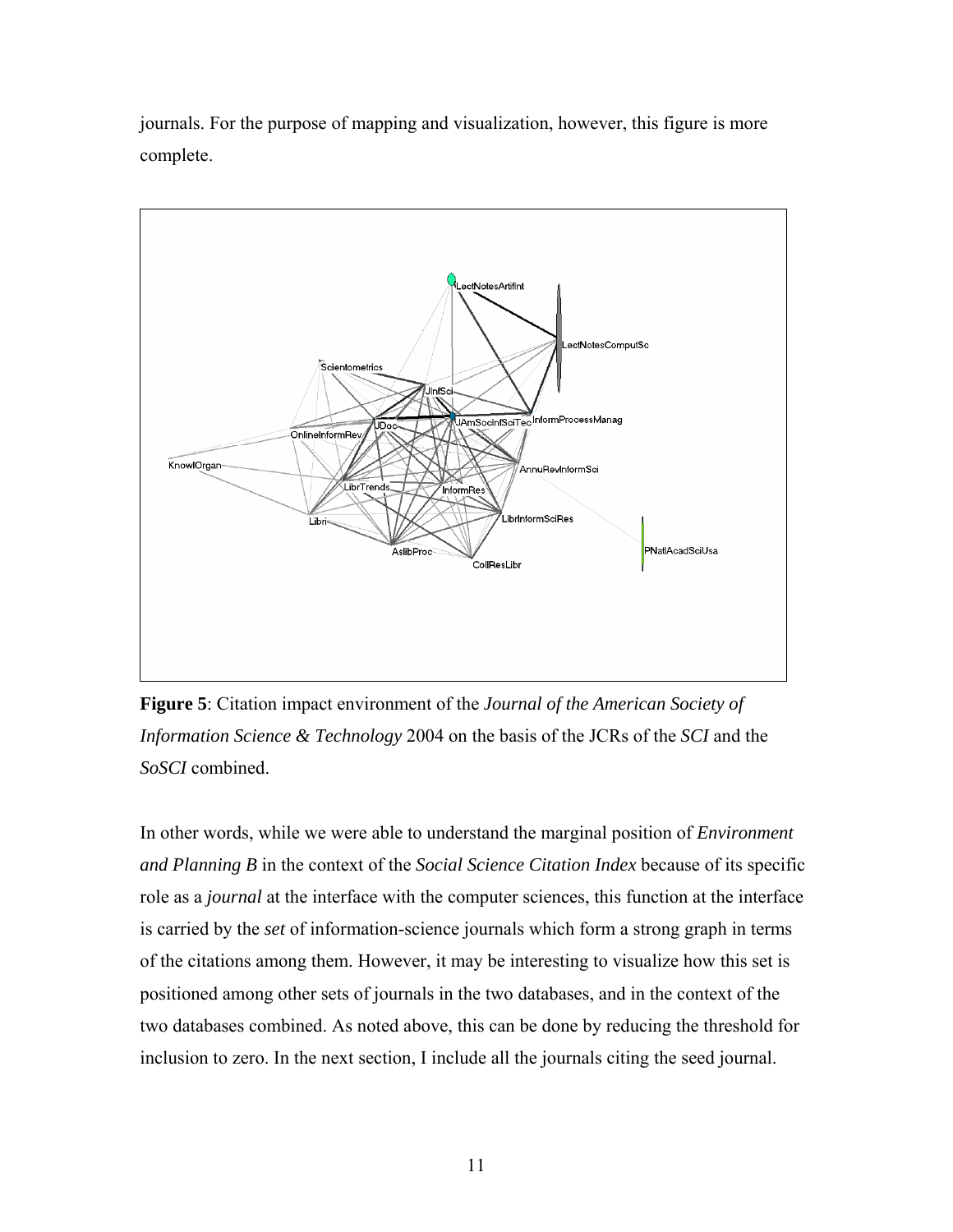## *3.2 The larger environments*

 $\overline{a}$ 

Figure 6 provides the citation impact environment of *JASIST* when all 105 journals citing *JASIST* are included in the analysis. However, seventeen journals are not included in the visualization because these journals do not pass the similarity criterion of a cosine greater than or equal to  $0.2$  with at least one other journal in the set.<sup>10</sup>



**Figure 6**: Citation Impact Environment of *JASIST* of 88 journals in its local citation environment (cosine  $\geq 0.2$ )

The journals in the library and information sciences form a tightly knit cluster; the graph is stronger on the side of the information sciences than on the side of the library sciences. (This was also visible in Figures 3 and 5 above.) At the information-science end, the graph overlaps with journals in the computer sciences. The *k*-core algorithm of Pajek

<span id="page-11-0"></span><sup>&</sup>lt;sup>10</sup> Without a threshold in the similarity criterion, the graph would be completely saturated because the cosine between two vectors with positive values is always larger than zero.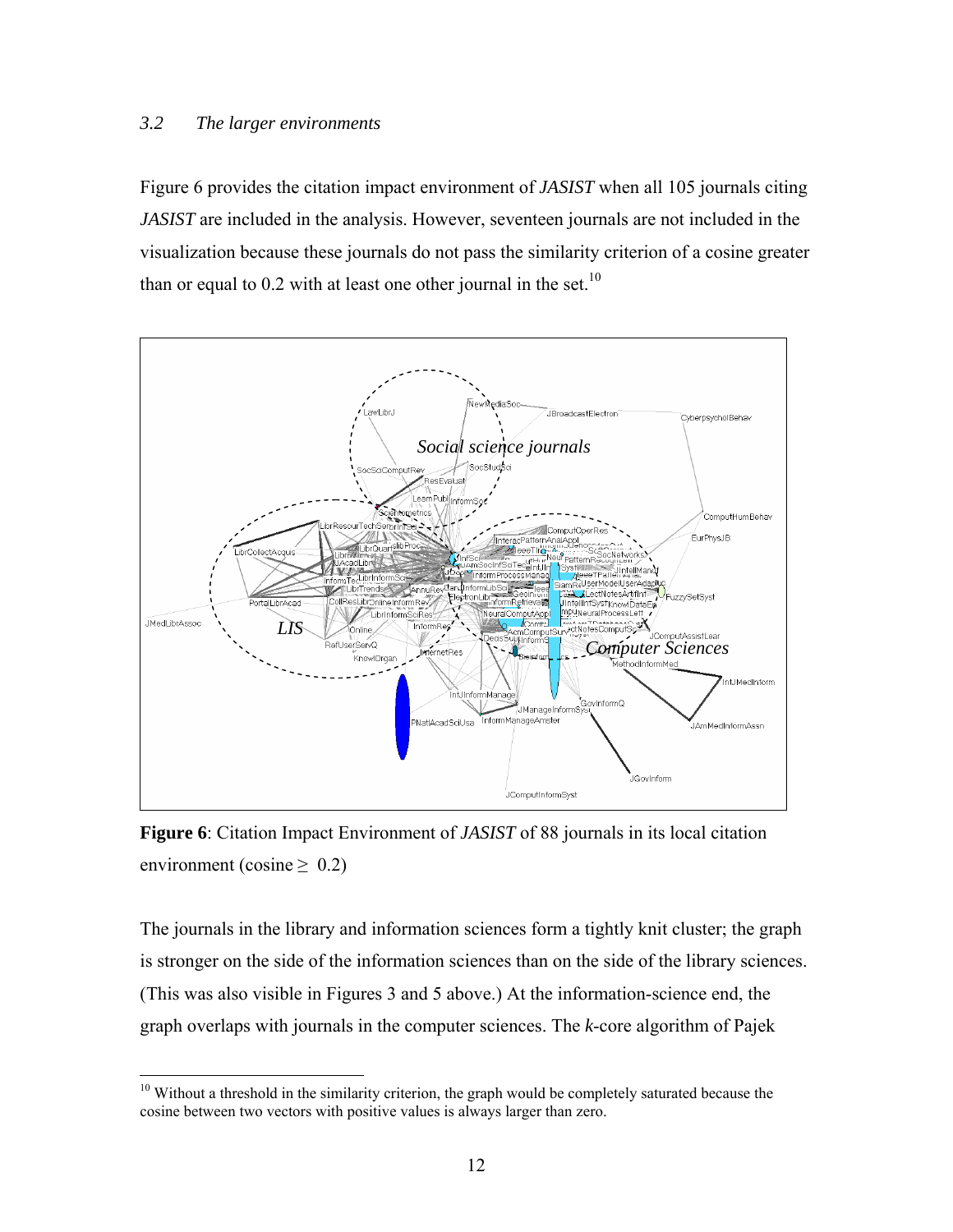even indicates *JASIST* and *Information Processing and Management* as belonging to the graph of the computer sciences more than library and information science.

A strong group of approximately one hundred journals can be retrieved by using any major journal in the computer sciences as a seed journal. Since *Lecture Notes in Computer Science* has an exceptionally large citation environment of 585 journals, I used *Lecture Notes in Artificial Intelligence* as the seed journal. This journal was the other computer-science journal visible in the restricted environment of *JASIST* (see Figure 5)*.*

*Lecture Notes in Artificial Intelligence* is cited by 144 journals, of which 132 pass the threshold for the visualization. In Figure 6, various specialist areas are visible at the edges of the large and dense group of computer-science journals, including information-science journals. *JASIST* and *Information Processing and Management* are again integrated in this graph, while the *Annual Review of Information Science* and the *Online Information Review* are positioned at a distance. As noted, a similar picture of this dense graph of approximately one hundred journals in the computer sciences can be generated using almost any of these journals as a seed journal.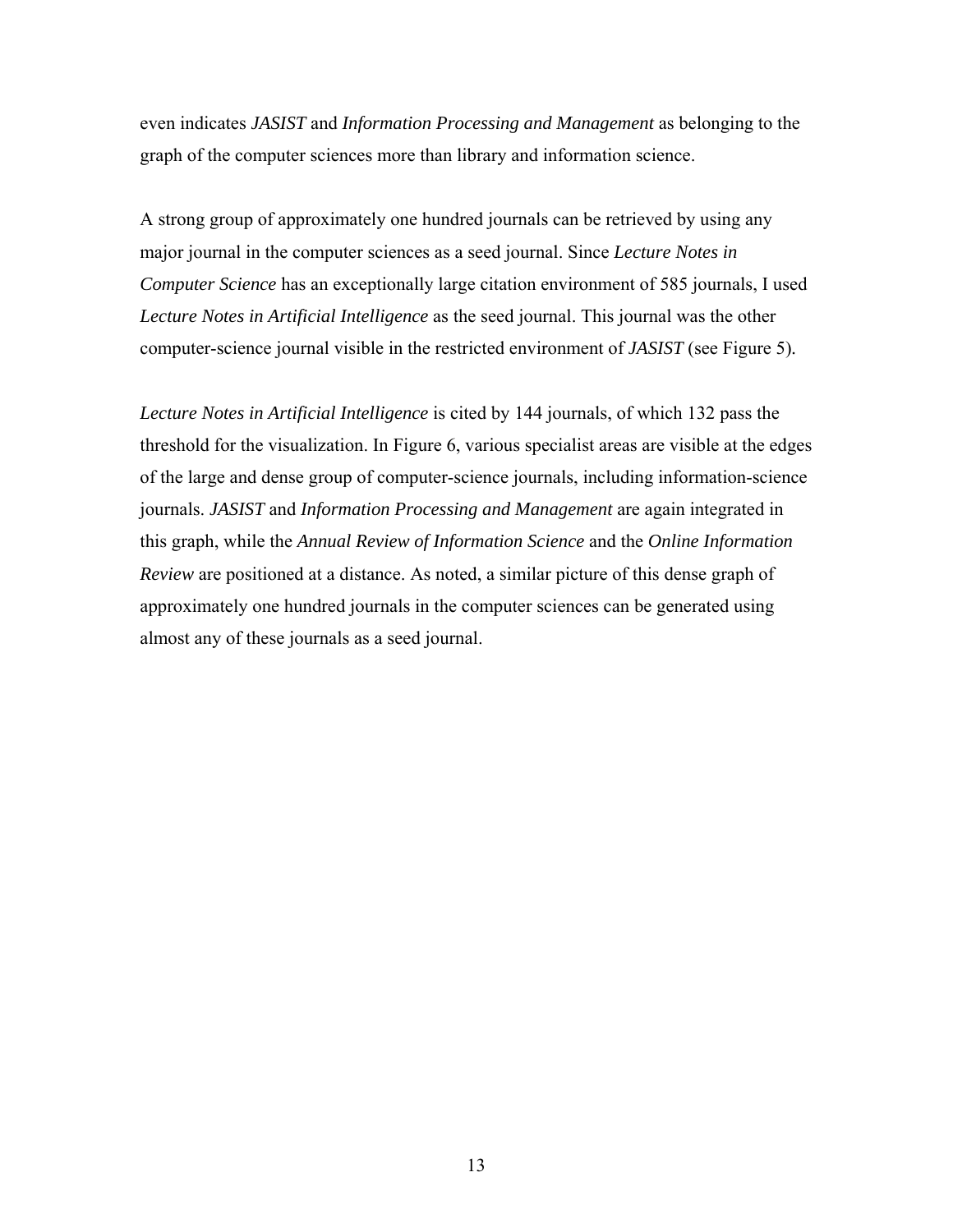

**Figure 7**: Citation Impact Environment of *Lecture Notes in Artificial Intelligence* on 132 journals in its local citation environment (cosine  $\geq 0.2$ ).<sup>[11](#page-13-0)</sup>

*Scientometrics* is not part of the last figure, nor of the *LIS*-graph in Figure 6. In the LIS environment, *Scientometrics* functions as an articulation point with a group of social science journals, among them *Social Studies of Science*. However, if we use *Scientometrics* itself as a seed journal (Figure 8), these journals are not drawn into its citation impact environment. *Scientometrics* has a citation impact in the information sciences and in a group of journals oriented towards S&T policy issues and R&D management. Authors in these journals use S&T-indicators in their studies and for this reason provide references to *Scientometrics* and *Research Evaluation*. *JASIST*, however, has citation impact in journals like *Information Society* and *Social Studies of Science,* which also consider the social aspects of information and communication technologies.

 $\overline{a}$ 

<span id="page-13-0"></span><sup>&</sup>lt;sup>11</sup> Eleven more journals play a role in this citation environment, but are not connected to the graph at the level of cosine  $\geq 0.2$ .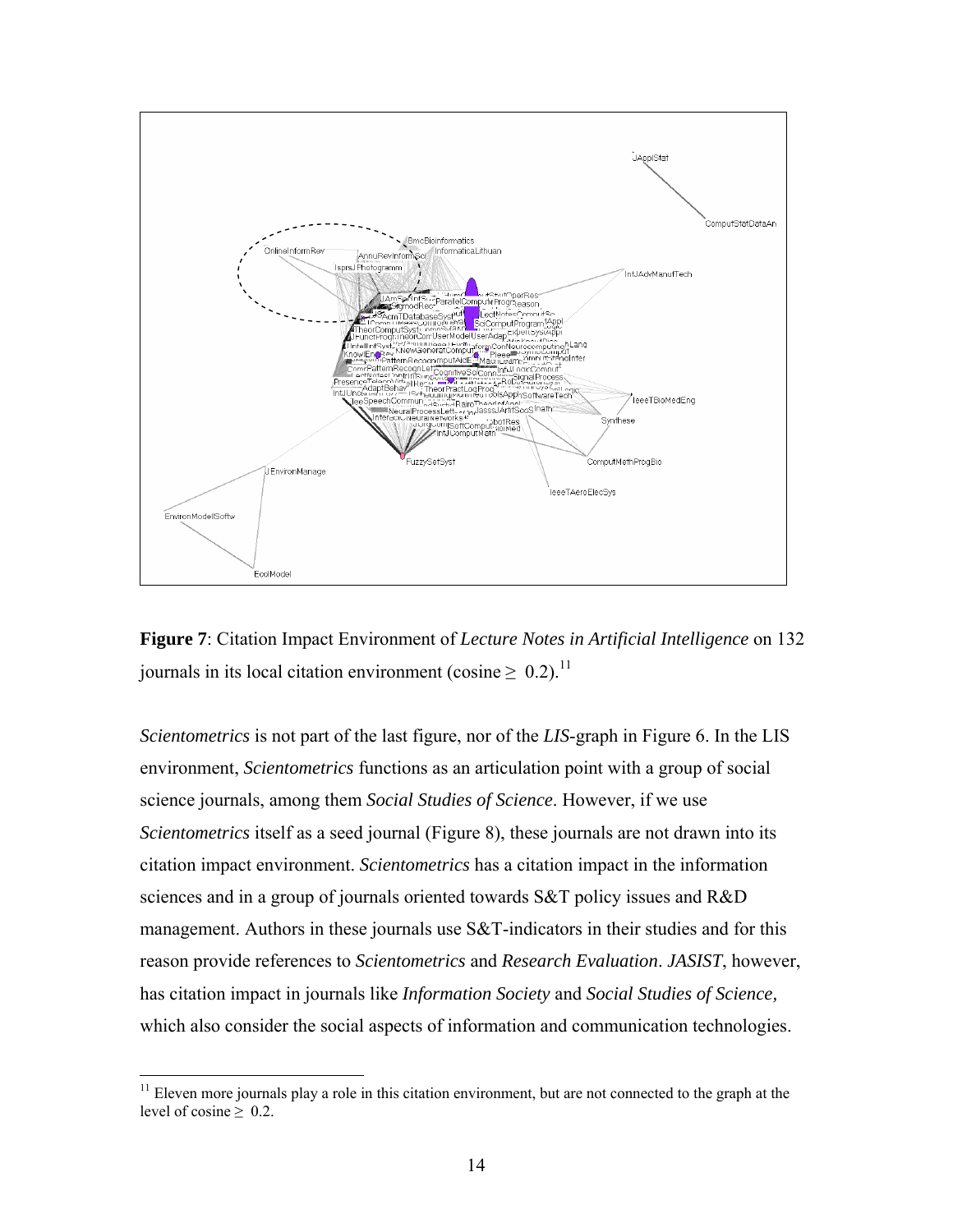

**Figure 8**: Citation Impact Environment of *Scientometrics* on 30 journals in its local citation environment (threshold =  $0.1\%$ ; cosine  $\geq 0.2$ )

Twenty-four of the fifty-four journals which cite articles in *Scientometrics* more than once do not pass the threshold of the similarity measure for the visualization (cosine  $\geq$ 0.2). This is a relatively large group (44%), including such journals as *Current Science* and the *International Journal of Bifurcation and Chaos.* These journals sometimes accept papers of bibliometricians, or are otherwise (but not systematically) related to the field. Note that the *Strategic Management Journal* was part of the citation impact environment of *Scientometrics* in 2004 although it belongs to the field of the management sciences.

Let us now turn to two central journals in Science & Technology Studies: *Research Policy* and *Social Studies of Science*. The latter can be considered as a leading journal in the sociology of scientific knowledge, while the former is the leading journal at the interface between technology studies and evolutionary economics. Leydesdorff & Van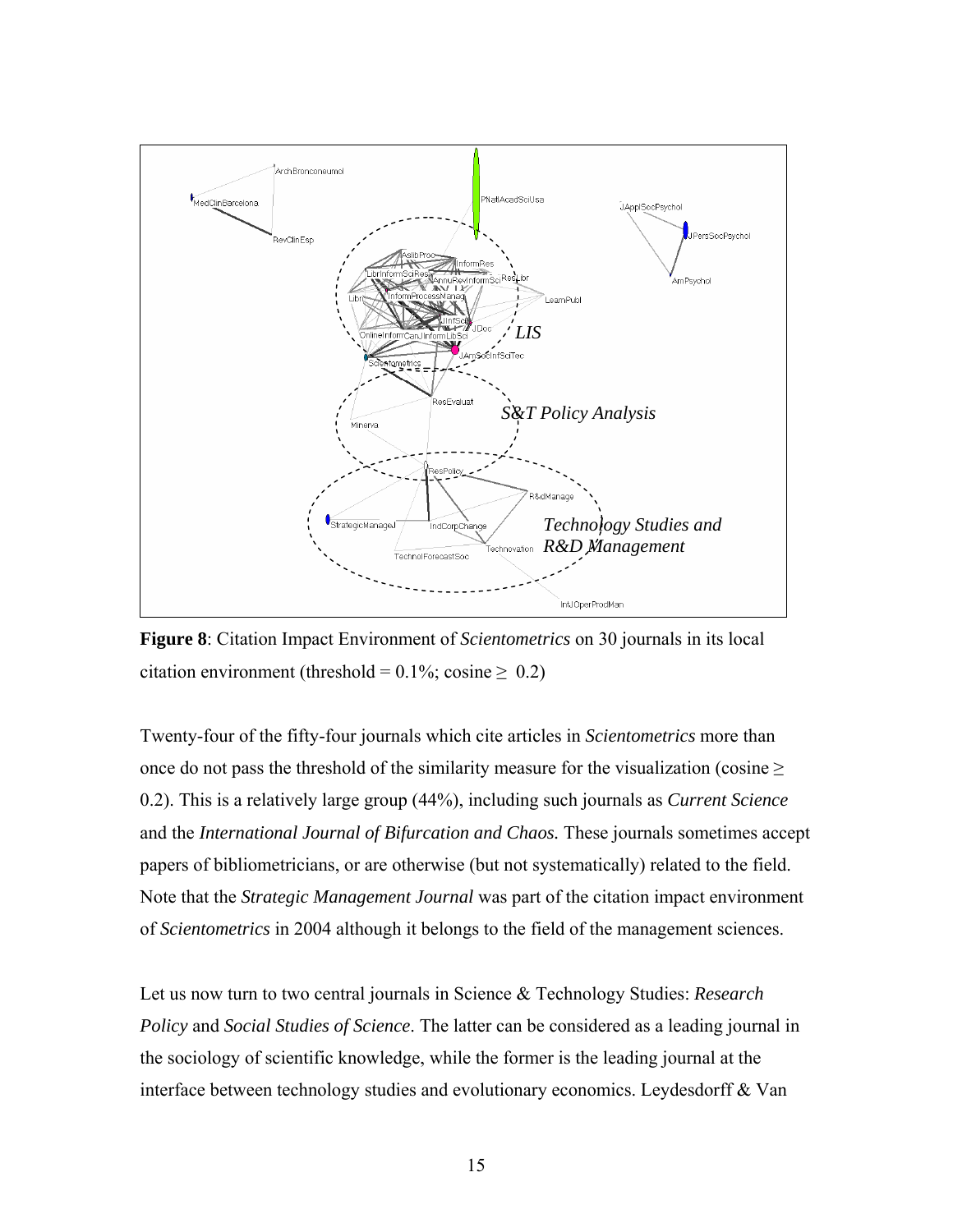den Besselaar (1997) noted already that these two journals no longer maintain citation traffic between them although they originated in the 1970s and 1980s from the same community (Leydesdorff, 1989; Van den Besselaar, 2001). *Social Studies of Science* is not included in the complete citation environment of *Research Policy* (zero citations), and the latter journal is cited in the former's citation environment only thirteen times (of a total of being cited 428 times in this environment). Thus, the relations between these journals are marginal and the patterns of their citations are not significantly correlated.<sup>12</sup>



**Figure 9**: Citation Impact Environment of *Research Policy* on 122 journals in its local citation environment (cosine  $\geq 0.2$ )

Articles in *Research Policy* were cited during 2004 in 139 other journals, of which 122 are connected at the level of a cosine larger than or equal to 0.2 (Figure 9). Different fields surround the seed journal which is positioned in the middle and indicated in this

<span id="page-15-0"></span><sup>&</sup>lt;sup>12</sup> The Pearson correlation coefficient  $r$  between the citation patterns of the two journals in the citation environment of *Social Studies of Science* is 0.115 (n.s.), and Spearman's ρ = 0.175 (n.s.).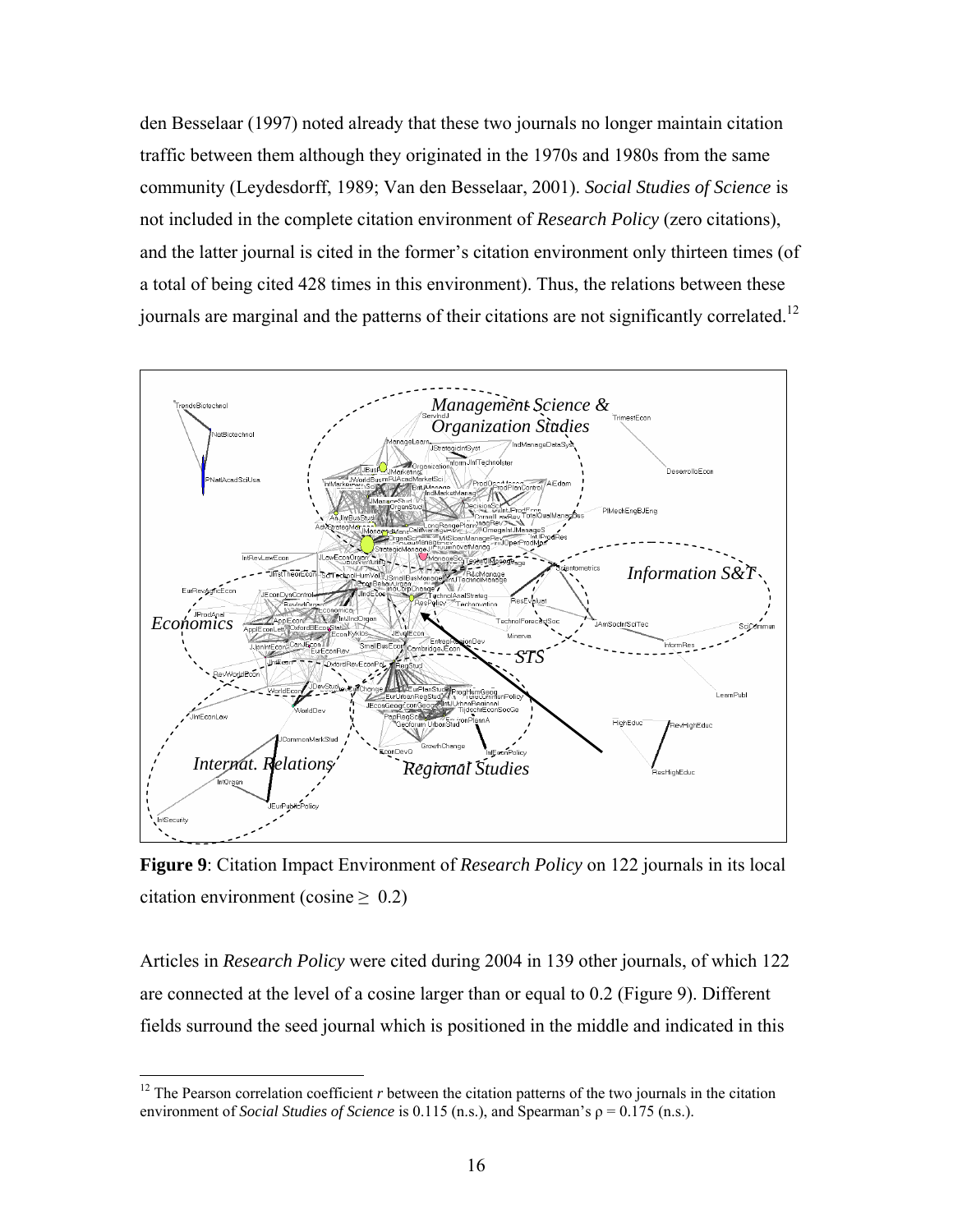figure with an arrow. Together with certain other journals (like *Industry and Corporate Change* and the *Journal of Evolutionary Economics*), *Research Policy* functions at a crossroads between institutional economics, STS, regional studies, and management studies. Journals with a focus on information science and technology at the one end, and international relations at the other, are more weakly related to the seed journal.



**Figure 10**: Citation Impact Environment of *Social Studies of Science* on 66 journals in its local citation environment (cosine  $\geq 0.2$ )

Similarly—in graph-theoretical terms—*Social Studies of Science* occupies a structural position in the center of Figure 10 between the history and philosophy of science, STS, sociology, and the information sciences. *Research Evaluation* and *Scientometrics* again mediate the latter relation. Of the 81 journals citing *Social Studies of Science* in the two databases, 66 are connected among themselves in terms of their citation patterns above the threshold value of cosine  $\geq 0.2$ .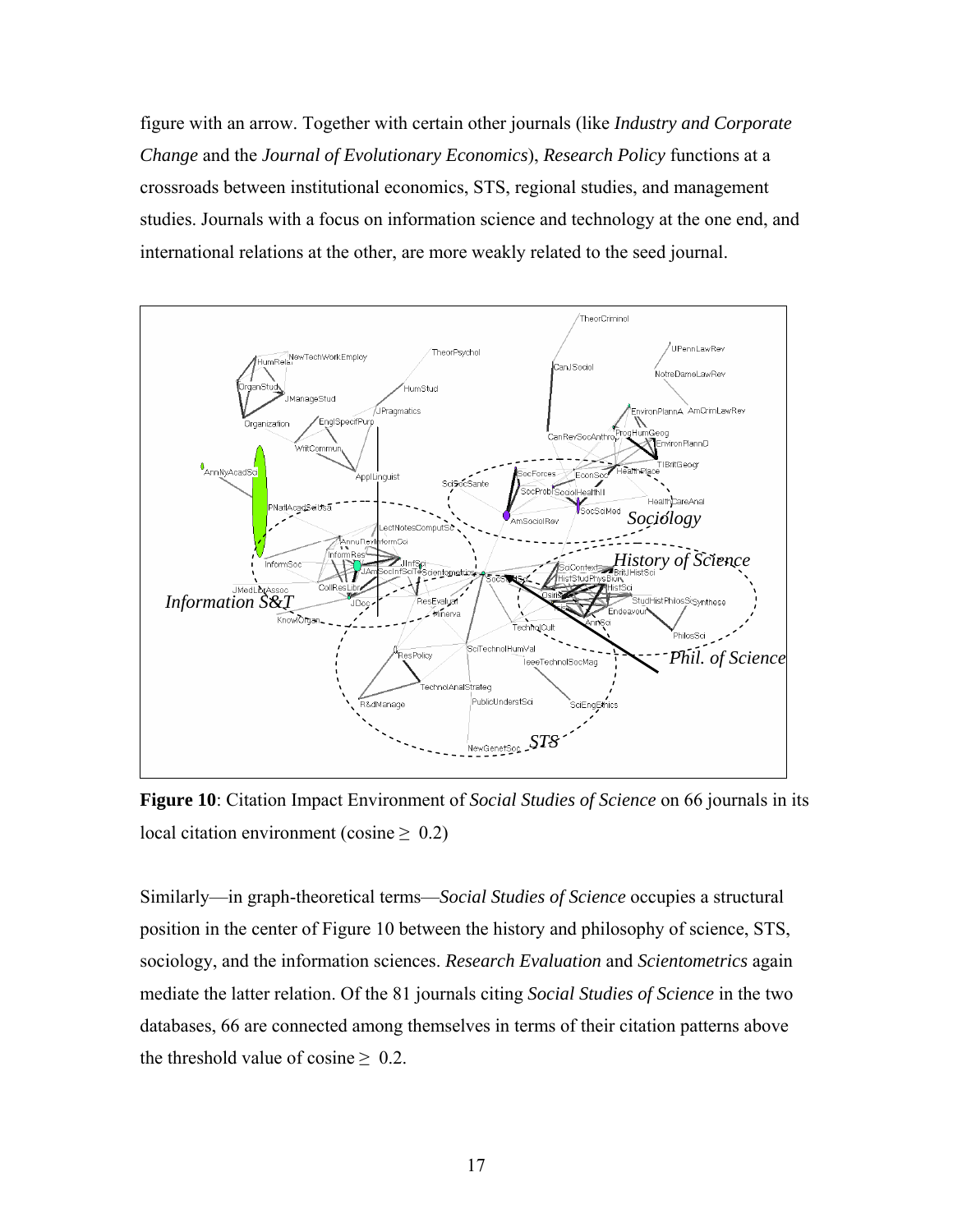The star-shaped position of the seed journals among various specialties in the last two analyses (Figures 9 and 10) raises the question of whether a graph-theoretical indicator of interdisciplinarity can be formulated on the basis of this pattern. *JASIST, Lecture Notes in Artificial Intelligence,* and *Scientometrics* did not show this specific pattern in the respresentations of their local citation environments. *Research Policy* and *Social Studies of Science* remain with their citation impact largely within the domain of the *Social Science Citation Index*. *Lecture Notes in Artificial Intelligence* integrates journals which typically belong to the social sciences (e.g., *JASSS—Journal of Artificial Societies and Social Simulation*) into the strong graph of computer-science journals. The combination of the two databases did not affect this cluster structurally.

#### **4. Conclusion**

The merger of the two Journal Citation Reports of the *Science Citation Index* and *Social Science Citation Index* offers an opportunity to map scientific specialties and disciplines across this interface. The evaluation of a social science journal which is linked to or integrated into the *Science Citation Index* may change dramatically by using this different context. If a journal is rather marginal in one set—as in the case of *Environment and Planning B*—the addition of the other database can provide interesting perspectives on its position in the field and its function in the network. In the case of the information sciences, however, the resulting insight into the position of this *group* of journals was not very different from the results of the two databases separately. The evaluation of STS journals was not much affected because they belong structurally to the domain of the social sciences.

The merger enables us to generate a bird-eye's view of the position of interdisciplinary groups of journals in the two databases because the mapping can be extended to the complete citation environment. The complete citation environments for most specialist journals are of the order of one hundred journals. Local citation impact can be comprehensively visualized in such relatively small environments. I envisage bringing the citation impact environments online in 2005 without setting a citation threshold.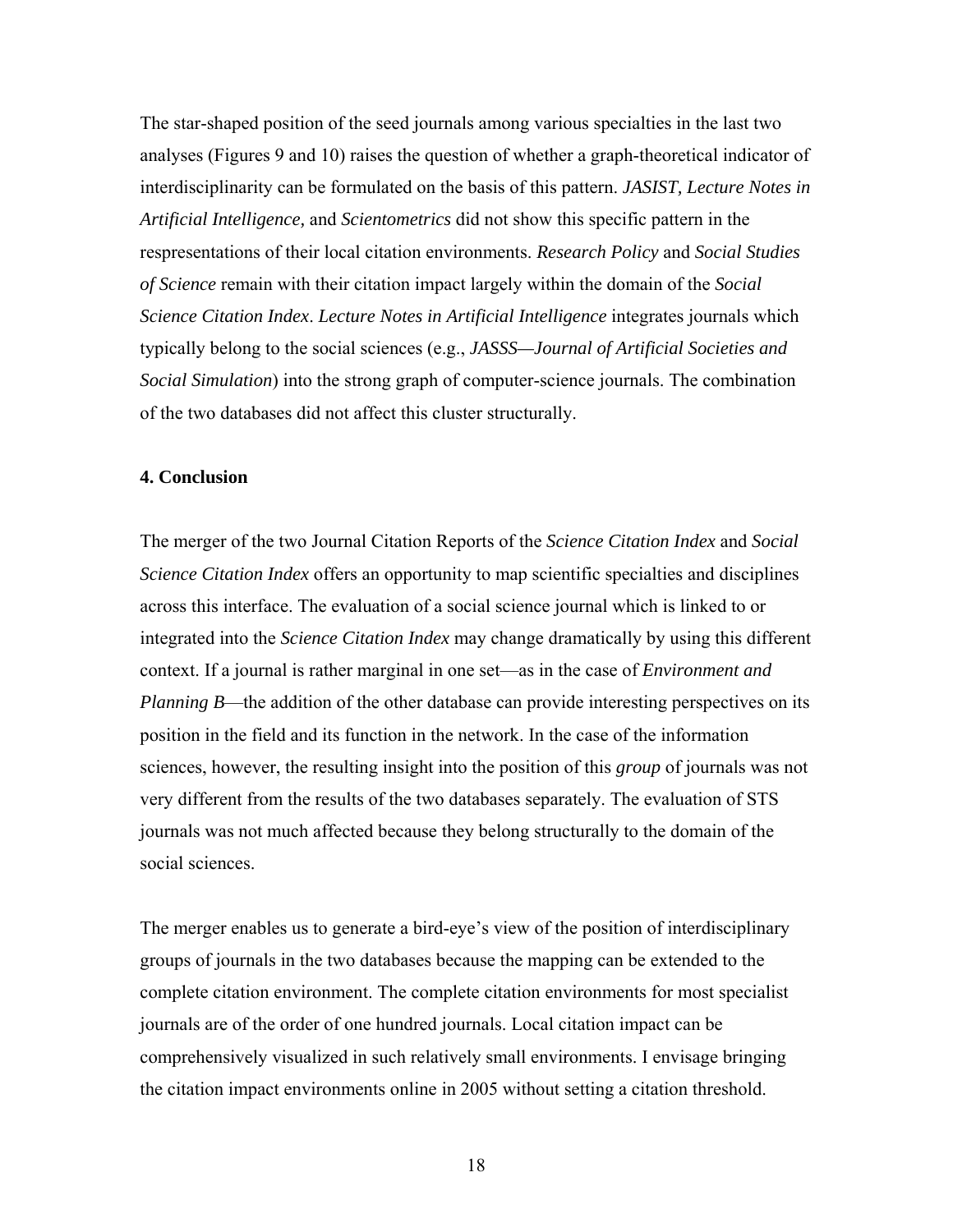Furthermore, these results suggest that measures from social network analysis like "betweenness" or one of its derivates can be used as a quantifiable indicator of the interdisciplinarity of journals (Freeman, 1978/1979; Wasserman & Faust, 1994; Hanneman & Riddle, 2005). However, whether such an indicator should be applied to the citation matrix itself or to the cosine matrix representing the vector space requires further analysis. It might well be that different centrality measures have to be used for measuring "interdisciplinarity" or "multidisciplinarity" (e.g., *Nature*). Additionally, "interdisciplinarity" needs to be defined differently for the cited and the citing dimensions (Leydesdorff, 1993).

## **Acknowledgement**

I am grateful to Caroline S. Wagner for useful comments on a previous draft.

#### **References:**

- Ahlgren, P., B. Jarneving, & R. Rousseau. (2003). Requirement for a Cocitation Similarity Measure, with Special Reference to Pearson's Correlation Coefficient. *Journal of the American Society for Information Science and Technology,* 54(6), 550-560.
- Batagelj, V., & A. Mrvar. (2003). Pajek Analysis and Visualization of Large Networks. In M. Jünger & P. Mutzel (Eds.), *Graph Drawing Software* (pp. 77-103). Berlin: Springer.
- De Nooy, W., A. Mrvar, & V. Batagelj, *Exploratory Social Network Analysis with Pajek*. Cambridge, NY: Cambridge University Press.
- Freeman, L. C. (1978/1979). Centrality in Social Networks. Conceptual Clarification. *Social Networks,* 1, 215-239.
- Hanneman, R. A., & M. Riddle. (2005). *Introduction to Social Network Methods*. Riverside, CA: University of California, Riverside; at <http://faculty.ucr.edu/~hanneman/>.
- Jones, W. P., & G. W. Furnas. (1987). Pictures of Relevance: A Geometric Analysis of Similarity Measures. *Journal of the American Society for Information Science,* 36(6), 420-442.
- Kamada, T., & S. Kawai. (1989). An Algorithm for Drawing General Undirected Graphs. *Information Processing Letters,* 31(1), 7-15.
- Leydesdorff, L. (1989). The Relations between Qualitative Theory and Scientometric Methods in S&T Studies. Introduction to the Topical Issue. *Scientometrics,* 15, 333-347.
- Leydesdorff, L. (1993). The Impact of Citation Behaviour on Citation Structure. In A. F. J. van Raan, R. E. de Bruin, H. F. Moed, A. J. Nederhof & R. W. J. Tijssen (Eds.),